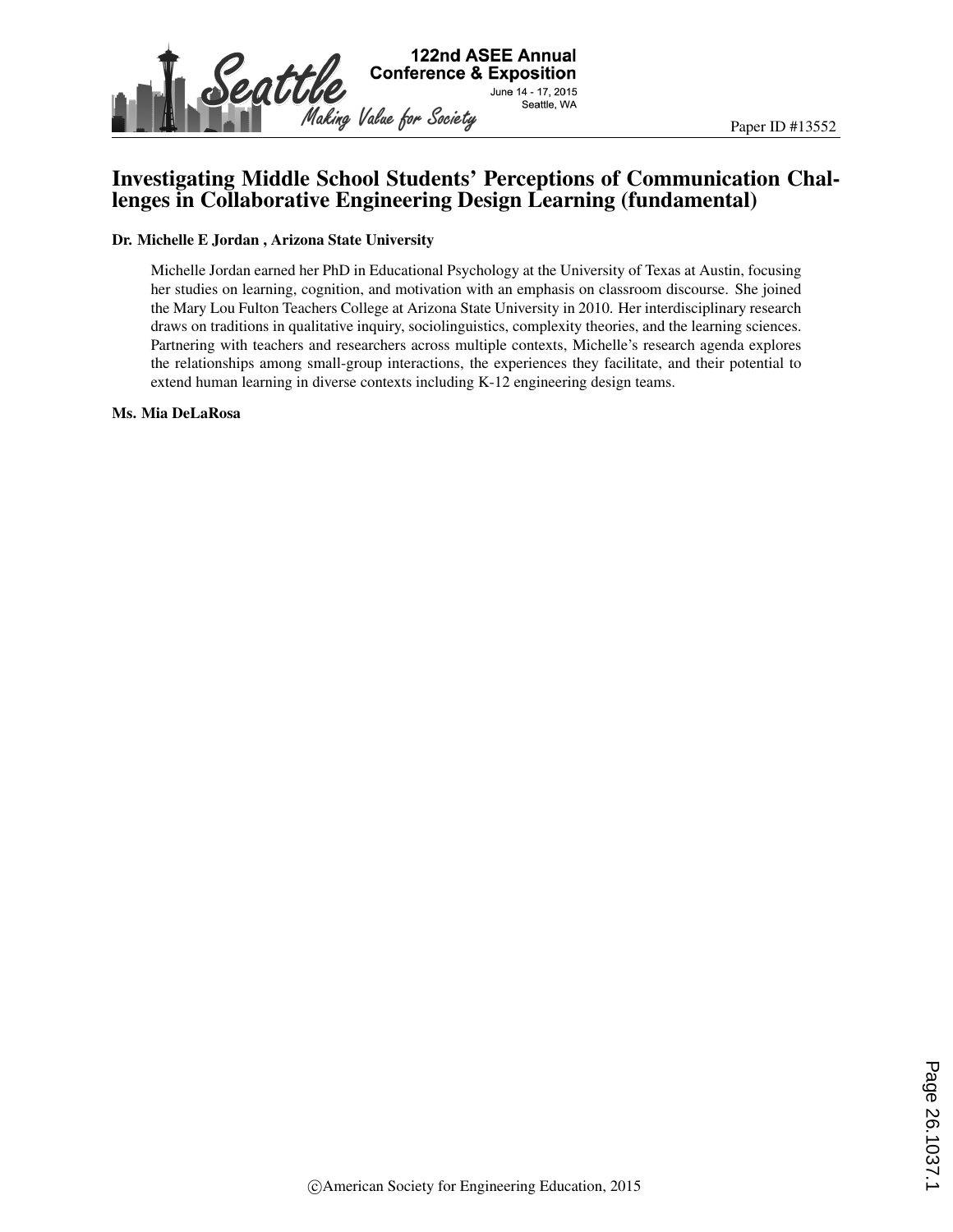# **Investigating Middle School Students' Perceptions of Communication Challenges in Collaborative Engineering Design Challenges (Fundamental)**

Educators are increasingly interested in engineering education as K-12 engineering standards become more prevalent  $I^{-3}$  and as benefits of design experiences for science learning gain recognition.<sup>4, 5</sup> Collaborative problem solving around engineering design projects are especially important because they represent the ways professional engineers often work.<sup>6,7</sup> Drawing on our diverse backgrounds as a highly effective middle-school science teacher, an assistant professor in a teacher preparation program, and a pre-service teacher candidate, we explored the creative collaboration of eighth-graders engaged in engineering design activity. In particular, we were interested in learners' perceptions of their group's communication patterns, and their perceptions of their own participation in their group. Our interest grew out of previous findings indicating that students encounter communication challenges related to task, relational, and identity issues when collaborating on engineering design projects.<sup>8, 9</sup> Even professional designers struggle with these complex issues, frequently encountering misunderstandings, avoidance of conflict, and persuasion to achieve adoption of ideas and actions. <sup>10</sup> Negotiating these social processes is particularly difficult for young adolescents who are still developing the metacognitive capacities required for such negotiation $\overline{11}$  and confronting new relational concerns.

As an ill-structured, generative activity, collaborative designing entails multiple forms and sources of uncertainty.<sup>12-13</sup> Intractable ambiguity associated with creative endeavors, partial knowledge students have about new content, and negotiation of social roles, responsibilities and positions all present communication challenges as students engage in design projects<sup>8</sup>. Moreover, complications abound because the various contingencies are interdependent (e.g., knowledge of content constrains solution options). Effective engineering design learning depends on structuring a predictable environment in which students feel safe to explore and create within bounded constraints. Incorporating classroom structures to facilitate productive peer-to-peer communication is one part of creating such an environment.

Research in learning and motivation presents multiple perspectives for educators and researchers to draw from as they attempt to understand peer communication and develop strategies to support productive peer communication during design challenges. Boekaerts<sup>'14</sup> self-regulation model describes dual processes by which students simultaneously regulate task goals (e.g., increased competence) and social goals (e.g., help others). Understanding these processes requires taking into account the conditions of the learning environment and students' perceptions of that environment. Focusing directly on collaborative learning contexts, scholars have begun investigating processes of co-regulation and socially-shared regulation of learning.<sup>15-17</sup> Barron<sup>18</sup> found effective coordination of problem solving requires joint management of attention to content and relational. Meta-analysis by Chi and colleagues<sup>19, 20</sup> suggest that interactive learning environments are beneficial for learning. However, students may need help developing interacting-learning skills to capitalize on such environments.

A few studies have begun investigating these issues specifically in engineering design contexts with middle-grade students. In a study specifically investigating peer interaction during design challenges,  $\text{Roth}^{21}$ <sup>22</sup> identified ways in which peers influence one another's design practices during engineering challenges. Author<sup>8</sup> previously found that effectively managing uncertainty is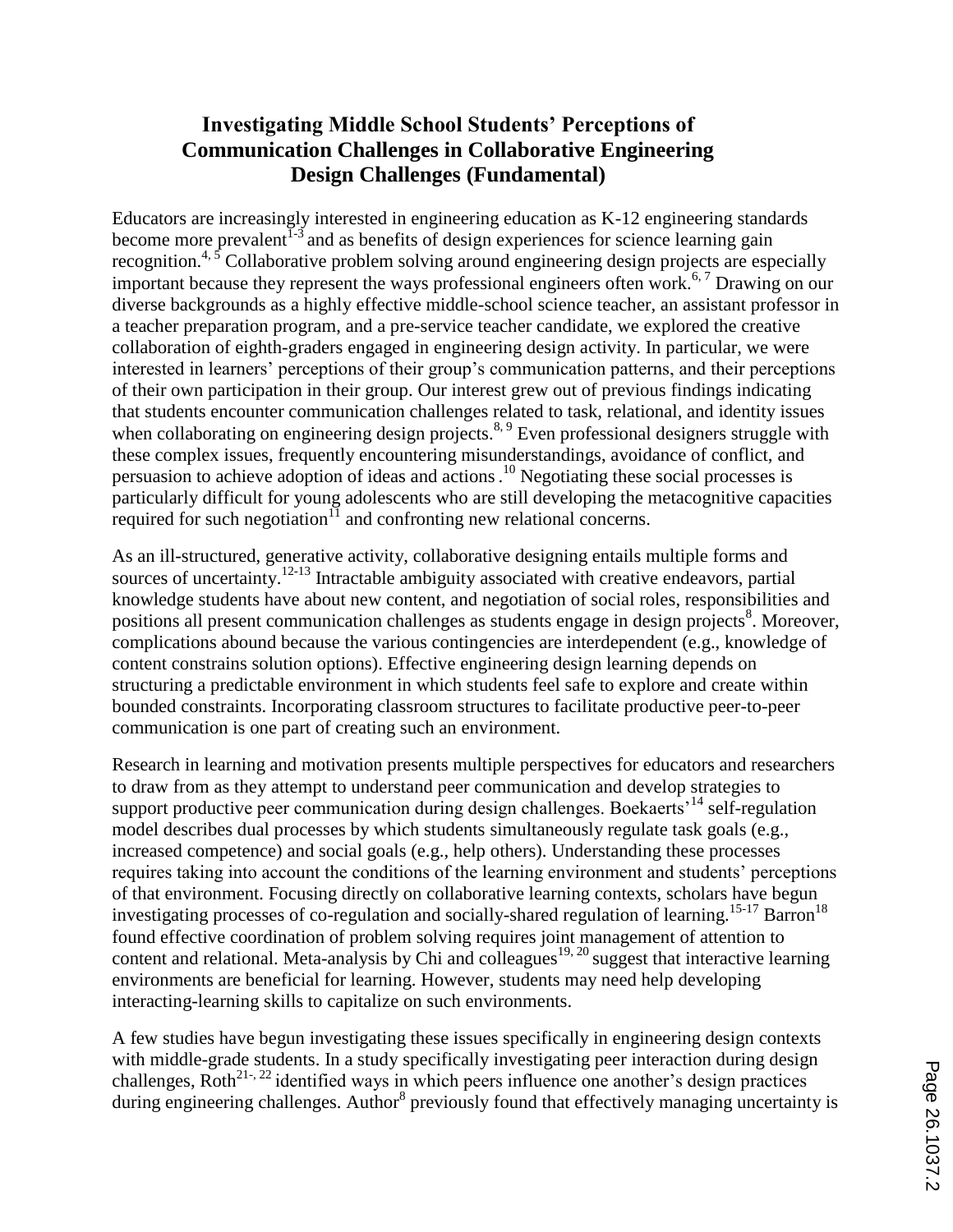facilitated through communicative processes when peers were willing and able to provide support. Kolodner and colleagues<sup>4,  $\overline{5}$ </sup> developed ritualized activity structures that facilitate peer interaction. The purpose of the present mixed-methods study was to investigate how middleschool students' respond to communication challenges during a set of design-reflect-design processes associated with collaborative engineering design. Two questions guided analysis:

RQ1: What do learners' written reflections reveal about their perceptions of their group's communication patterns, and how do these perceptions shift across the two design challenges?

RQ2: What are learners' perceptions of the quality of their individual-level interactions, and how do these perceptions shift across the two design challenges?

## **Method**

The context of this mixed-methods study was three eighth-grade science classes in one Title I urban school (88% of students qualified for free or reduced lunch; 14% were classified as English language learners) in the southwestern U.S. The second author was the teacher of all three classes.

Drawing from previous research on peer-to-peer interactions during collaborative work (See, for example,  $8, 9, 21, 22, 23$ ), we identified two social issues (negotiating roles and responsibilities, evaluating progress) and two task issues (understanding the task specifications, generating design ideas) that present communication challenges for individuals engaged in collaborative design activity: negotiating roles and responsibilities; evaluating task progress and group interaction; understanding the task; and generating new ideas or solutions. These communication challenges became the basis for reflective survey questions, observers' notes, and class debriefings.

Taking a design-based approach<sup>24, 25</sup> in this, our second iteration of these processes, the study protocols occurred over three 50-minute class periods on consecutive days in a design-reflectdesign process (i.e., Project #1, reflection on communication patterns, Project #2). The first and second authors were both present for all activities. Students were assigned to one of two roles for the entire process: (a) engineering design-team member in three-to-five member teams, or (b) design-team student-observer. On Day 1, the first author (a researcher at a local university) oriented observers to an observation tool designed and field-tested by the authors, while the teacher oriented design-team members to a simple engineering design challenge. This design challenge provided an opportunity for designers and observers to reflect on communication patterns. Following the 18-minute challenge, the observers compared notes while design-team members completed individual written reflections. On Day 2, designers discussed their group patterns in their teams and then in a whole-class discussion. Afterwards, student observers presented whole-class feedback and made suggestions for improving communication. Day 3 followed a protocol similar to Day 1, but with a different 18-minute challenge. Neither roles nor team-members changed across days except when necessary because of absences.

Data collection included video/audio recordings, field notes, design-team members' responses to five open-ended reflection questions related to group-level communication patterns, and a sixitem Heedful Interrelating in Collaborative Experiences Scale (HICES) scored on a seven-point Likert scale. The HICES scale was developed to measure students' perceptions of the quality of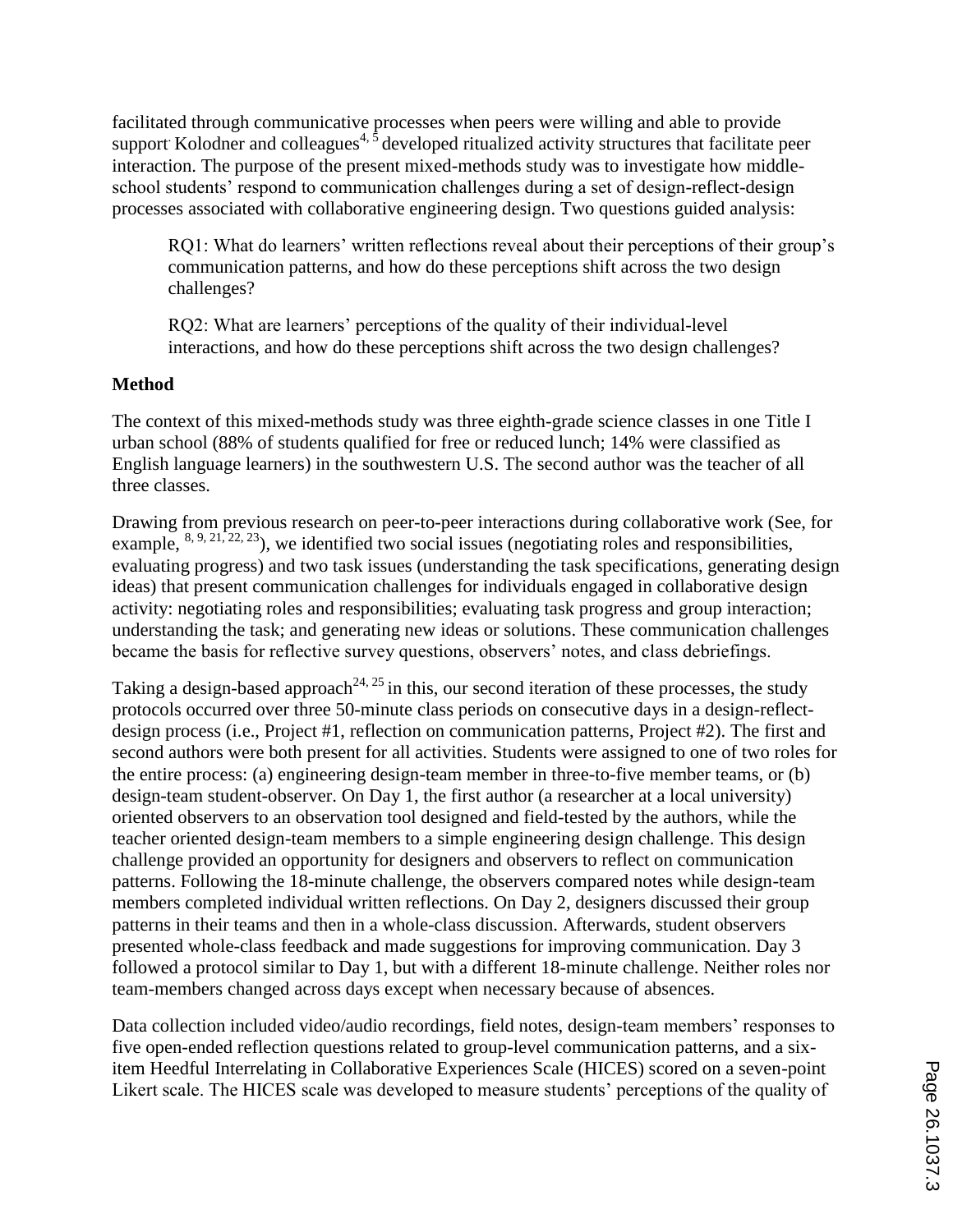their own socio-cognitive actions during collaborative academic projects<sup>26-28</sup> Three video recorders were strategically placed to capture design-group interactions each day. Both surveys were administered to design-team members immediately following each engineering design challenge.

Data analysis for the present study was limited to examination of learners' responses to openended questions and HICES scale scores for participants from whom surveys were collected on both Day 1 and Day 3 (N=68; 35 female, 33 male; 50 Hispanic, 18 other). Analysis of openended questions was iterative and interpretive. We used constant comparative methods, open and axial coding, and iterative cycles of independent memoing/coding. Codes and themes were negotiated among research team members at weekly meetings.<sup>29</sup> We first created an excel document of all survey responses, de-identifying and randomizing them before analysis to reduce potential bias. Open-coding commenced with all authors independently reading vertically across learners' responses to the five survey questions, noting patterns and making extensive memos. There followed a team meeting to distinguish patterns within and across participants and tentatively identifying initial themes. Subsequent team meetings utilized much discussion and sketching of distinctions and similarities within and between participants.

Multiple iterations of these axial coding processes yielded sub-models of RQ1: learners' perceptions of their group's communication patterns. Using these models as the basis for analysis, all responses to the first four survey questions were coded and frequency of codes tallied to further address RQ1. Finally, a t-test was conducted to compare HICES scores for Day 1 and Day 3 in order to address RQ2.

### **Results**

In regards to RQ1, several trends emerged from analysis of the open-ended questions regarding students' perceptions of their group's communication patterns during engineering design challenges and changes in those perceptions across the two projects. In turn, we discuss students' reports of how their group navigated four communication challenges associated with collaborative design activity: negotiating roles and responsibilities, evaluating progress, understanding the task specifications, and generating design ideas.

Figure 1 shows the distribution of responses across the five codes we identified for students' responses to the question "How did your team negotiate the tasks each person would do?". These codes further clustered into two categories: responses focused on task-related issues and responses focused on interpersonal issues. More specifically, many students focused on roles, whether their group had them and how they emerged, while others focused on the interactional quality of design team communication. Of the group focusing on roles, some reported that their group assigned roles – either through delegation or self-selection ( $N = 10$  on Day 1;  $N = 15$  on Day 3). In contrast, others reported that roles emerging when needed as the task unfolded ( $N =$ 12 on Day 1;  $N = 8$  on Day 3). An equal amount of students reported that their group did not assign roles and often remarked that they "just did it" ( $N = 17$  on Day 1 and Day 3). Finally, some students reported on interpersonal issues related to negotiating tasks only, not mentioning their design structure at all and not distinguishing among participants in terms of roles or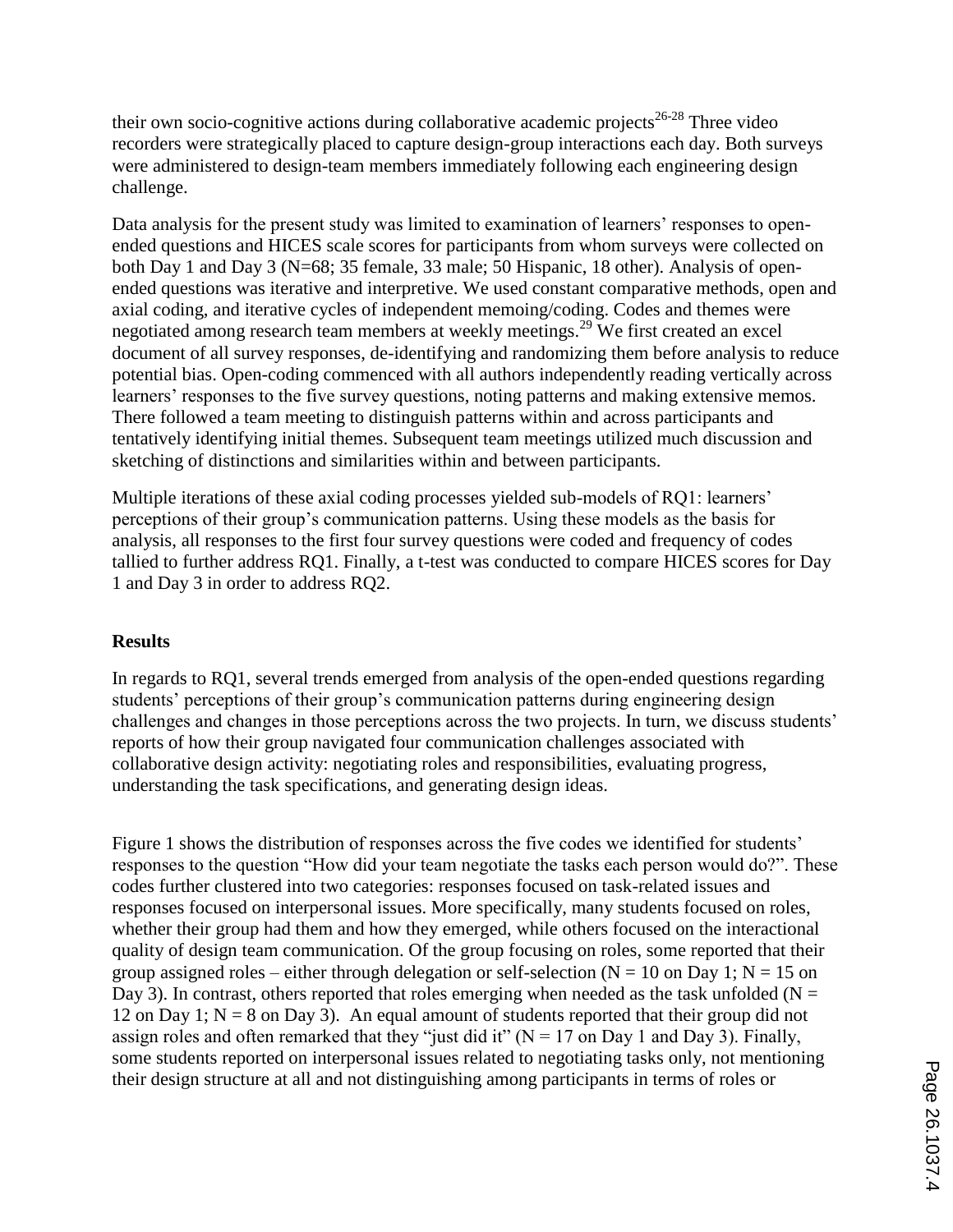responsibilities ( $N = 19$  on Day 1;  $N = 25$  on Day 3). [Note: total Ns do not sum to 68 here or in analyses below because some responses were missing or uninterpretable.]



Figure 1. Students' Perceptions of How Their Group Negotiated Tasks

In short, the majority of students attended to the extent to which roles and responsibilities were delegated (or not) across both design challenges, although the proportion of students who focused purely on interpersonal issues increased on Day 3. Additionally, fewer students reported that no roles existed in their group on Day 3, which may indicate their growing awareness of how individuals differentiate themselves and their responsibilities during collaborative design.

We interpreted students' responses to this question as existing on a continuum between exhibiting focus on the built structure as a driver of activity and goals, and a focus on people and their interactions as the driver of activity and goals. We interpreted the assignment of roles at the beginning of the design challenge as a focus on people, perhaps indicating a felt need to organize socio-interactional work, and the emergence of roles as a focus on structure, perhaps indicating that the design goals were paramount for a responder. Thus, across time, students seemed to shift attention to socio-interactional over task issues.

Learners also offered a range of perceptions of how their team *evaluated their progress*. Figure 2 shows the distribution of responses across the seven codes we identified for students' responses to this question.



Figure 2. Students' Self-Reported Perceptions of How Their Group Evaluated Progress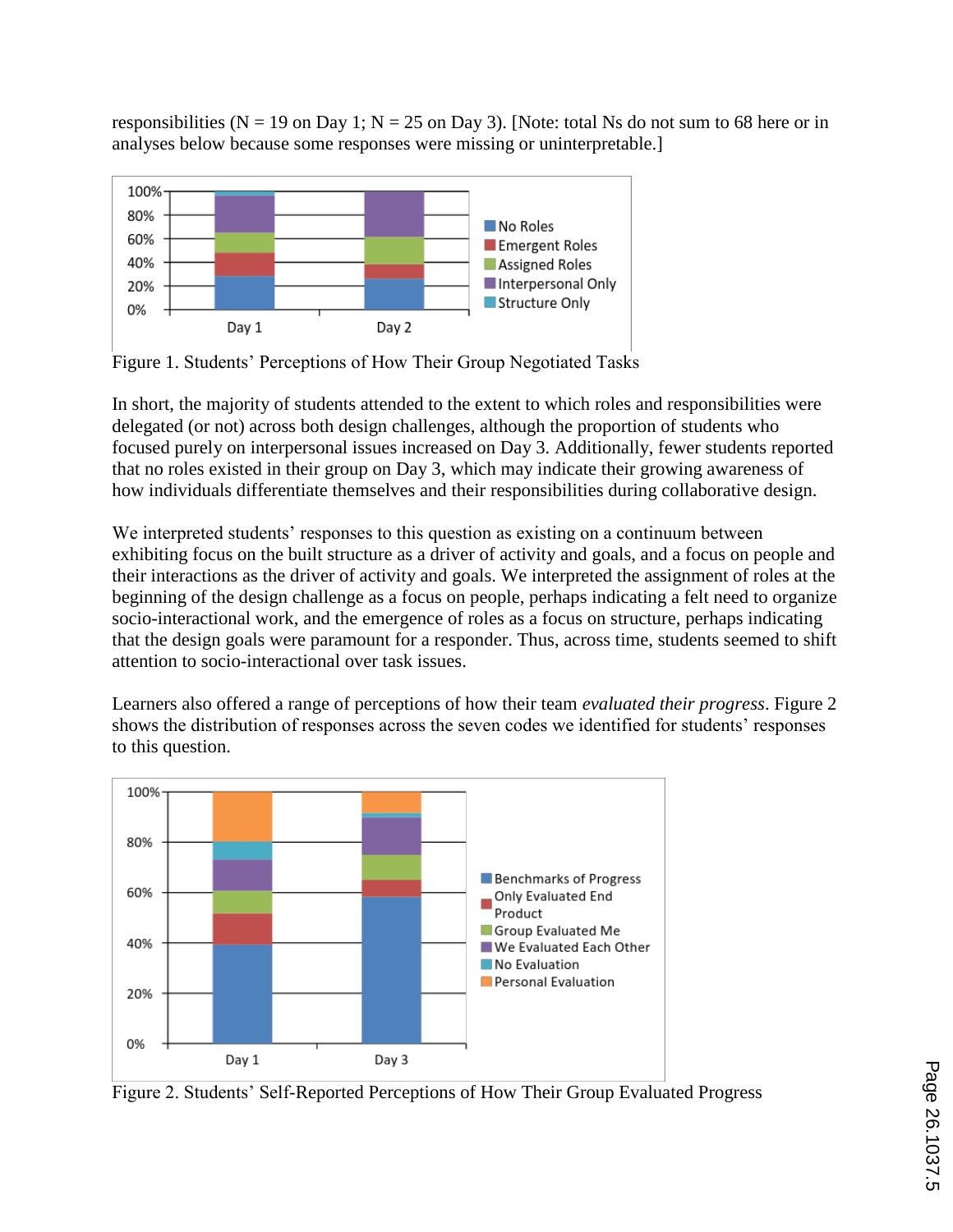These codes clustered into three categories identified through iterative rounds of interpretive coding. Specifically, students reported that their team primarily evaluated the tangible design structure itself (N=29 on Day1; N=39 on Day 3), keyed into emotional-relational qualities of interactional evaluations ( $N = 12$  on Day 1;  $N = 15$  on Day 3), or reported that no evaluation took place in their group ( $N = 4$  on Day 1;  $N = 1$  on Day 3). Of students who reported evaluating the design structure, most described using tactics such as keeping track of the time, working in sequential steps, or checking to see how other teams were doing as benchmarks to evaluate their task progress ( $N = 22$  for Day 1;  $N = 35$  for Day 3). These responses varied by the time interval students used to measure progress (ongoing work vs. end product). Sometimes, students' written language included time indicators such as "every few minutes" and "right away." They also broke the project into steps or parts (e.g., "we worked on the base and then on the tower"). This set of respondents grounded their design in related examples. Their reflections evidenced that they looked at other teams, referred back to the first challenge, or contemplated real-world structures with which they were familiar such as a pyramid or the Eiffel Tower. Some learners in this set focused only on the end product rather than the benchmarks ( $N = 7$  on Day 1;  $N = 4$  on Day 3). This was exhibited in responses like, "we tried but failed." Student who focused on emotional-relational issues related to evaluation wrote about their perceptions of evaluating progress by focusing on the relationships they had with their teammates. Some learners noticed how the team evaluated them as individuals ( $N = 5$  on Day 1;  $N = 6$  on Day 3); others focused on their perceptions of how team-members evaluated each other ( $N = 7$  on Day 1;  $N = 9$  on Day 3).

Across the two engineering design challenges, the proportion of responses indicating that students attended to benchmarks of product success increased and the proportion of responses indicating that students only evaluated the end product decreased, as did reports that evaluation did not occur. Note also that students' misinterpretation of the survey question as asking for their own personal evaluation of ideas, the group, or the product also decreased.

Analysis identified five ways learners communicated to *understand the task*. Figure 3 shows the distribution of coding for students' self-report of these five strategies. Participants reported reading the instructions (N=18 on Day 1; N = 36 on Day 3), asking questions (N=23 in Day 1; N  $= 26$  on Day 3), listening (N=2 on Day 1 and Day 3), and observing other teams (N=1 on Day 1 and Day 3). Four students reported not engaging in strategies to understand the task on Day 1, compared to 1 on Day 3. Each of these strategies for understanding the task revealed either an internal or external focus. Learners sometimes wrote about understanding the task as a sequence, first trying to gain clarity within their team, then moving outward beyond the group if they needed more assistance. For example, learners reported reading and re-reading the task instructions either to themselves or aloud to their teammates, or asking questions to their team and then to the teacher. A higher proportion of students reported reading the instructions to understand the task on Day 3 as compared to Day 1; reading and questioning remained the most used strategies.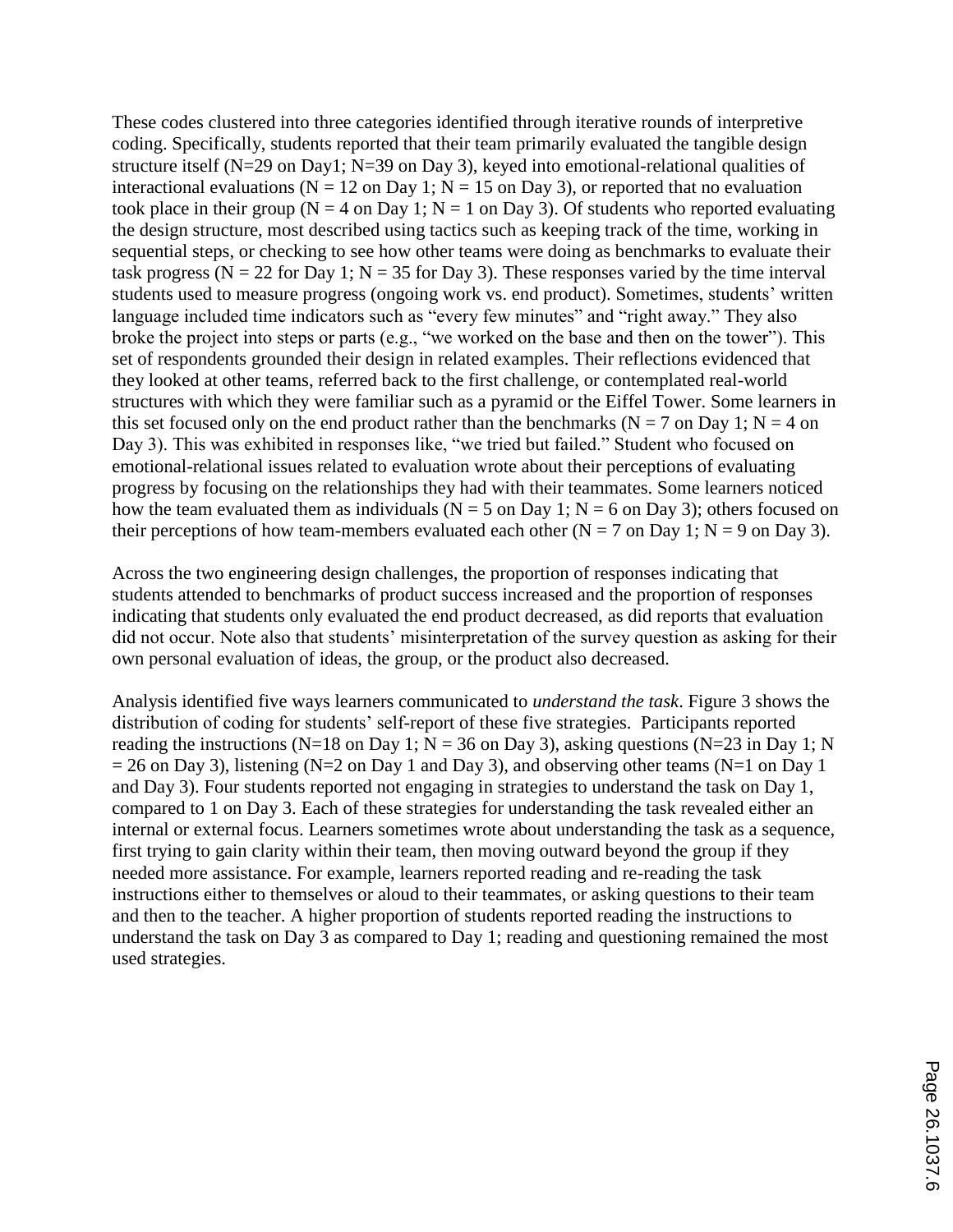

Figure 3. Students' Self-Reported Strategies for Understanding the Task

Learners' perceptions of how their team *generated new ideas/solutions* seemed to exist on a continuum from a simple exchange with little discussion of ideas to increasingly complex communication. Figure 4 shows some students reported sharing ideas, but did not elaborate on the quality of that sharing ( $N = 34$  on Day 1;  $N = 32$  on Day 3). At a slightly higher level of sophisticated communication, students reported that they questioned, explained, critiqued, or otherwise evaluated each other's ideas in order to check or increase their understanding of their classmates solutions ( $N = 10$  on Day 1;  $N = 16$  on Day 3). Finally, in what we interpreted as the highest level of sophistication, some students reported building on each other's ideas by extending and elaborating on their teammates' ideas ( $N = 10$  on Day 1;  $N = 6$  on Day 3). A small proportion of students reported that their group did not generate new ideas ( $N = 6$  on Day 1;  $N =$ 2 on Day 3).



Figure 4. Students' Self-Reports of How Their Group Brainstormed New Ideas

Another distinction we identified in students' responses to this question was whether they reported that the processes of deciding on a solution was accomplished by selecting the best alternative ( $N = 8$  on Day 1;  $N = 8$  on Day 3) or through a process of discussing and then combining ideas ( $N = 5$  on Day 1;  $N = 7$  on Day 3). We also noted students' responses to this open-ended question often indicated *why* they brainstormed ideas together (i.e., the purpose), citing one of three reasons: (a) to hear everyone's voice, (b) to create the best product possible, or (c) to respond to a problem, crisis, or malfunction. Learners sometimes added perceptions of *when* they brainstormed, conveying distinct variations in the perceived tempo at which brainstorming occurred by either using words indicating a time interval (e.g., beginning, middle, end, never) or writing about frequency of brainstorming activity.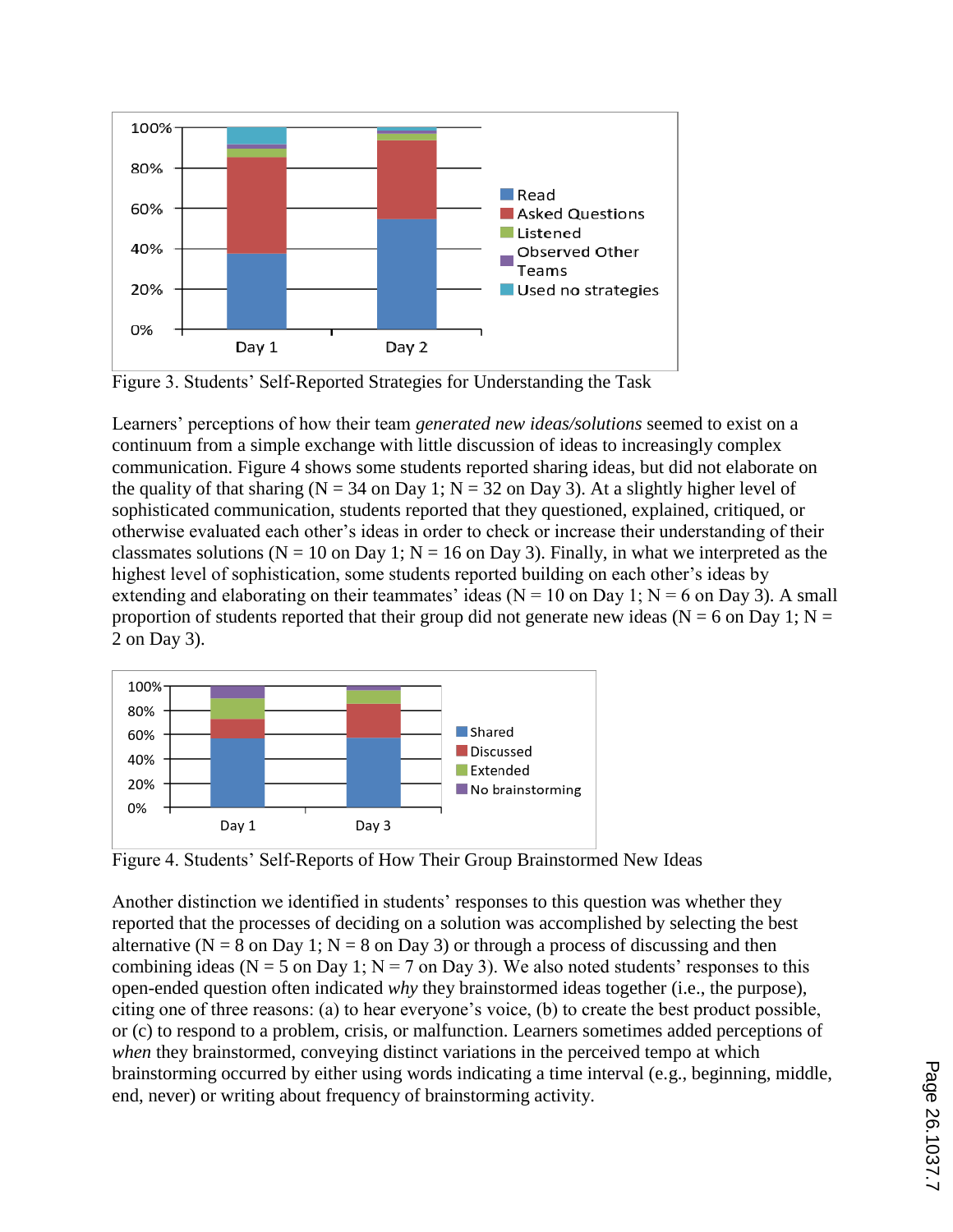In regards to RQ2, students' responses to the HICES scale indicated that learners' self-perceived quality of their own interactions with teammates was moderately high (Day 1: M=4.99, sd =1.14; Day 3: M=5.00, sd =1.09). No significant difference was found between the two engineering challenges.

## **Discussion**

Participants in this study revealed a variety of perceptions about how their teams navigated the complex communication challenges associated with collaborative engineering design activities. Teams had differential ways of negotiating tasks, evaluating their progress, understanding the task, and generating design ideas. They also varied in the extent to which they focused on socialinteractional issues versus task-related issues. Furthermore, responses to the open-ended survey questions revealed shifts in how students attended to group-level interaction patterns associated with all four communication challenges. Looking across the open-ended questions, it appears that interpersonal issues may have increased as an issue of concern or attention across the two projects as students attended more to socio-interactional issues in their written responses to Project 3. This could be because we were directing their attention to these issues, or it could be because with experience they increasingly recognized the communication challenges associated with collaborative design processes. Furthermore, it appears that students felt that their group took more socially-responsive actions during Project 3; for instance, more learners reported intentionally delegating roles rather than letting roles emerge. There was a corresponding increase in learners' focus on evaluating their design structure with more intentionality (i.e., using benchmarks) and in using available resources to understand their task (i.e., reading instructions). Fewer respondents reported not engaging in all four communicative activities, which may mean they were more aware of doing do. Thus, it seems that these middle school learners were increasingly able to articulate responsivity to communication challenges related to task and social-interactional issues. We interpreted the shifts across the two design projects as indicating that these middle school learners may have grown in their metacognitive awareness of their groups' communication patterns across the engineering design-reflect-design procedures. These metacommunicative shifts may be reflective of actual group process changes; however, analysis of observational data is necessary to confirm this hypothesis.

There was little shift in students' reports of brainstorming activity across the two projects. Although more responses were coded as discussing ideas during Project 3, fewer responses were coded as extending ideas, and similar proportions of learners reported simply sharing ideas as in Project 1. This may be of concern as building on newly generated ideas is a central activity in engineering design and a key benefit of collaboration. Furthermore, despite changes in students' reported perceptions of group-level interactional patterns, their responses to the HICES items did not reveal a corresponding change in their perceptions of the quality of their individual-level interactions. Although the mean score of 4.99 from Day 1 indicates a fairly high self-perception, the seven-point scale indicates that most students felt that they had room for improvement. Yet, the mean of 5.00 from Day 3 indicates that they did not feel they had made such improvement. That analysis revealed changes in how students perceived their group but not how they saw themselves may be an artifact of the different methods we used to probe these perceptions. However, it may also indicate that metacognitive awareness of group-level interaction is easier for middle school students to develop than metacognitive awareness of their own individual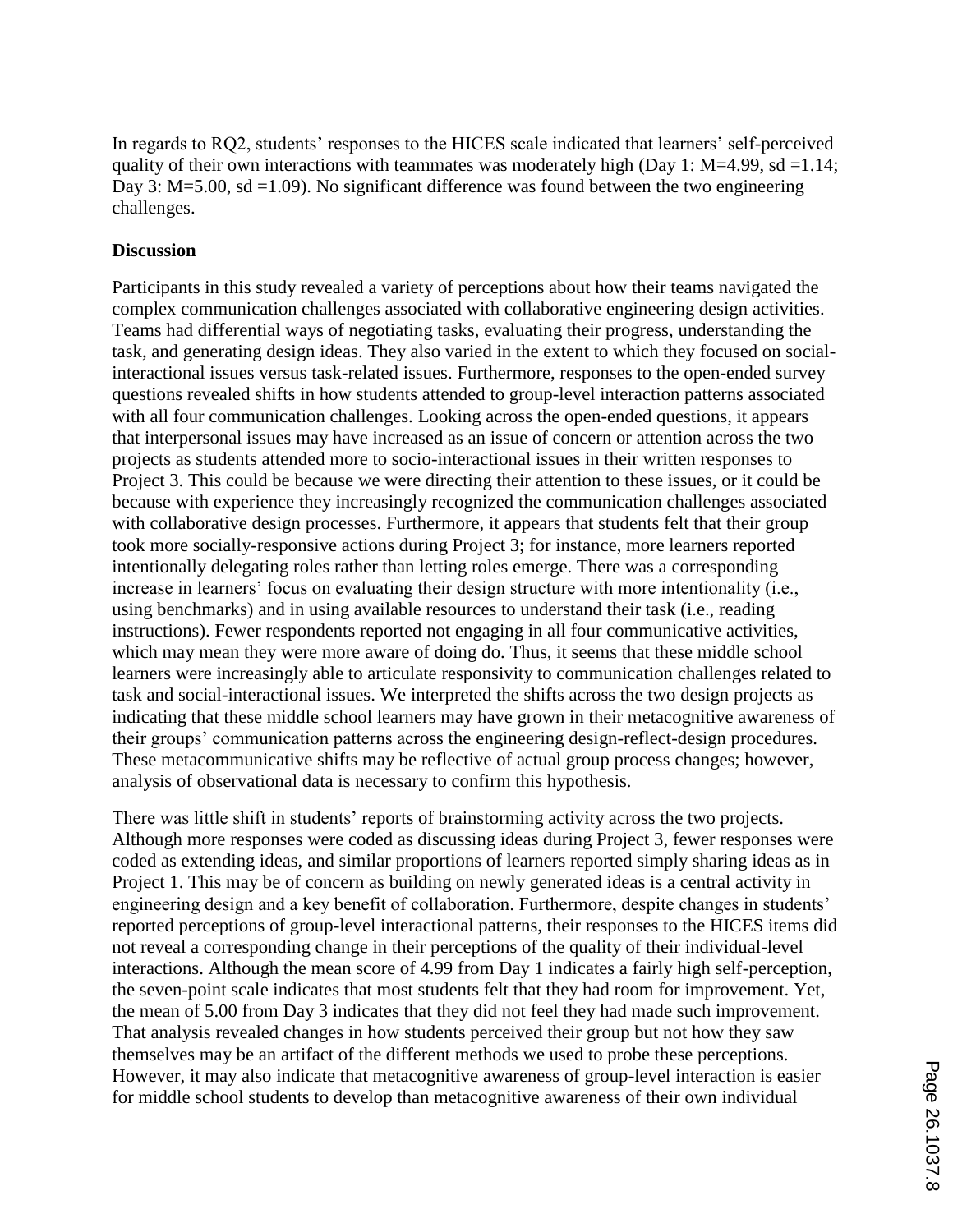actions. If so, facilitators may need to capitalize on learners' group-level assessment while providing increased support for reflection on self as collaborator.

# **Implications**

The findings of this study are significant in that understanding student perceptions of their communication patterns may help educators and learning scientists design strategies to improve peer-to-peer communication and enhance design learning in engineering and science learning contexts. Productive collaboration does not just happen, and efforts to help students learn from group work do not always yield hoped-for results.<sup>18, 30</sup> Middle-school students need a great deal of scaffolding and practice developing their collaboration skills since perspective taking and understanding diversity are not innate capabilities. Effective collaborative communication in engineering design is a skill set that needs to be modeled, taught, and practiced over time. The variation in students' reported perceptions of how their team navigated communication challenges suggests that learners may benefit from scaffolding of social-interactional issues associated with collaborative design. Support may come, for instance, in facilitators explicitly inviting teams to structure their collaborative interaction and use the structure for each iteration of problem solving (e.g., one student at a time shares his/her ideas without feedback or interruptions). Facilitators may need to model processes for enhancing collaborative brainstorming by probing for understanding and elaborating on team members' ideas or by eliciting responses about one's own ideas.

The study also has implications for helping students navigate particular communication challenges. For instance, when students reported on how their team negotiated tasks, some focused on the task at hand, while others focused on the interpersonal aspect of their experience. Facilitators should recognize these two dichotomous perspectives are at play, validate both as being important (rather than favoring one over the other), and encourage discussion to increase social metacognition and students' ability to effectively communicate their preferences, strengths, and needs. Those students who are more concerned with the task could be given roles such as timekeeper, spec checker, or internal evaluator. Others who are interested in the interpersonal aspects could take on roles of communication facilitator, team celebration captain, or mediator. Inviting students to metacognitively assess their own viewpoints then selecting roles to enhance that may be one way to increase overt participation in an engineering design challenge setting. To further scaffold, facilitators might provide design-teams with a list of proposed roles to choose from. However, in design settings, it may be important for students to self-select the roles they take on during an open-ended design challenge.

Future analysis will compare students' perceptions with student-observers' and researcher/teachers' perceptions based on recorded data and transcripts of design-team interaction. It will also compare these perceptions with project outcomes. Furthermore, a third design iteration is planned using revised protocols and instruments based on the results of this study. For instance, for the question about how groups' evaluated their progress, a total of 20 responses could not be coded or were missing a response altogether, and an additional 16 responders reported their own evaluation of ideas, the group, or their product, rather than describing group processes for evaluation. This suggests that improvements are needed in study instruments.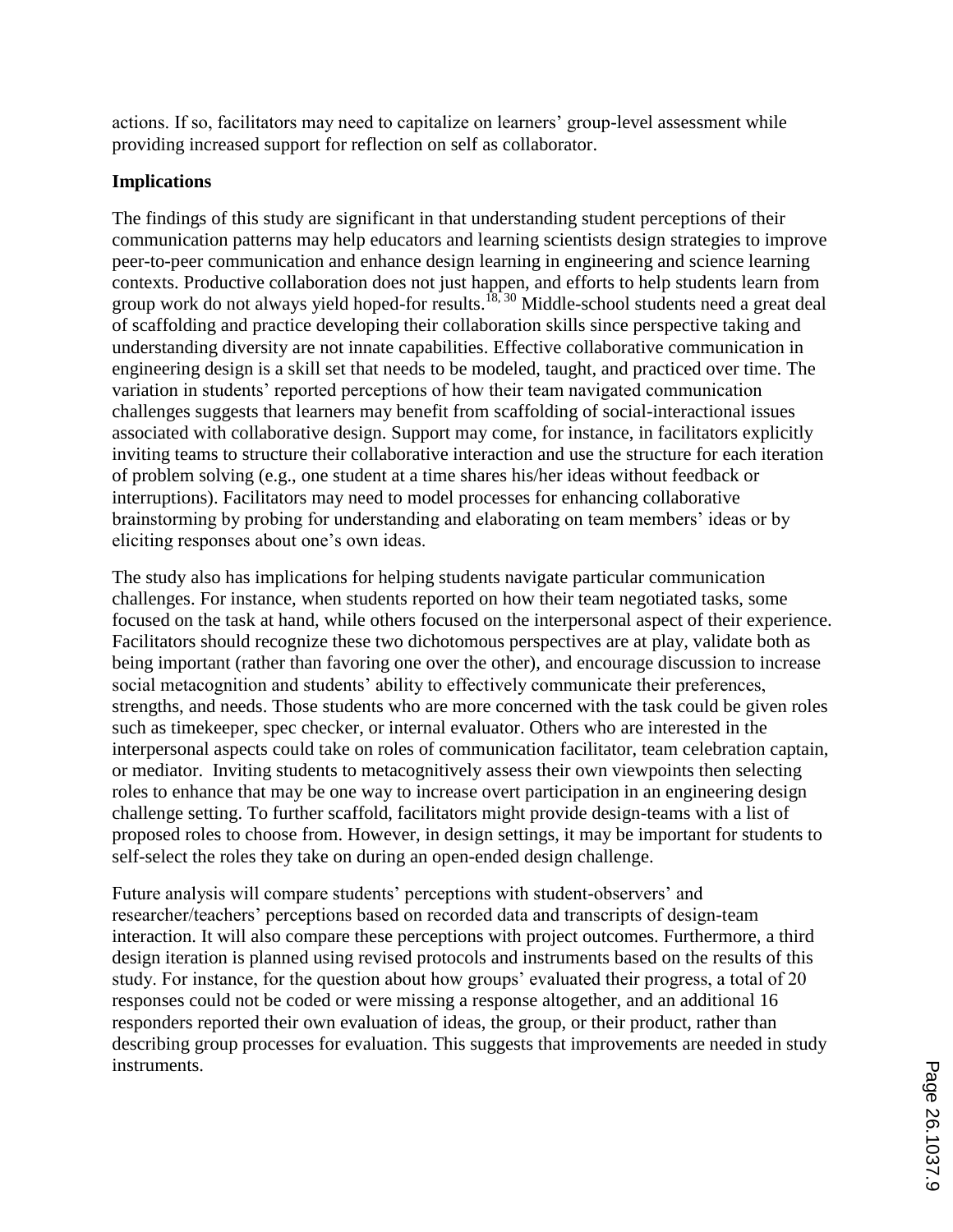#### **References**

- 1. National Research Council. (2012). *A framework for K–12 science education: Practices, crosscutting concepts, and core ideas.* Washington, DC: National Academies Press.
- 2. National Research Council. (2009). *Engineering in K-12 education: Understanding the status and improving the prospects*. Washington, DC: The National Academies Press.
- 3. Carr, R. L., Bennett, L. D., & Strobel, J. (2012). Engineering in the K-12 STEM standards of the 50 U.S. states: An analysis of presence and extent. *JEE, 101*, 539-564.
- 4. Kolodner, J. L., Camp, P. J., Crismond, D., Fasse, B., Gray, J., Holbrook, J., Puntembakar, S, Ryan, M. (2003). Problem-based learning meets case-based reasoning in the middle-school science classroom: Putting Learning by Design™ into practice. *Journal of the Learning Sciences,* 12(4), 495 - 548.
- 5. Kolodner, J. L., Camp, P. J., Crismond, D., Fasse, B., Gray, J., Holbrook, J., & Ryan, M. (2004). Promoting deep science learning through case-based reasoning: Rituals and practices in learning by design classrooms. In Seel, N.M. and Dykstra, S. (Eds.), *Curriculum, plans and processes of instructional design: International perspectives*. Lawrence Erlbaum Associates: Mahwah, NJ.
- 6. Brereton, M. F., Cannon, D. M., Mabogunje, A., & Leifer, L. J. (1996). Collaboration in design teams: How social interaction shapes the product. In N. G. Cross, H. H. C. M. Christiaans & K. Dorst (Eds.), *Analysing design activity* (pp. 319-341). Chichester: Wiley.
- 7. Dym, C. L., Agogino, A. M., Eris, O., Frey, D. D., & Leifer, L. J. (2005). Engineering design thinking, teaching, and learning. *Journal of Engineering Education, 94*(1), 103-120.
- 8. Jordan, M. E. & Babrow, A. S. (2013). Communication in creative collaborations: The challenges of uncertainty and desire related to task, identity, and relational goals. *Communication Education, 62*(2), 105-126. doi: 10.1080/03634523.2013.769612
- 9. Jordan, M. E. & McDaniel, R. (2014). Managing uncertainty during collaborative problem solving in elementary school teams: The role of peer influence in robotics engineering activity. *Journal of the Learning Sciences, 23*(4), 490-536. doi:10.1080/10508406.2014.896254
- 10. Cross, N., & Cross, A. C. (1998). Expertise in engineering design. *Research in Engineering Design, 10*(3), 141- 149.
- 11. Keating, D. P. (2004). Cognitive and brain development. In R. M. Lerner (Ed.), H*andbook of adolescent psychology* (pp. 4584). New York, NY: John Wiley & Sons.
- 12. Jonassen, D. H. (2000). Towards a design theory of problem solving. Educational Technology, Research and Development, 48(4), 63-85.
- 13. Metz, K. (2004). Children's' understanding of scientific inquiry: Their conceptualizations of uncertainty in investigations of their own design. Cognition and Instruction, 22(2), 219-290.
- 14. Beokaerts, M. (2009). Goal directed behavior in the classroom. In K. Wentzel & A. Wigfield (Eds.), *Handbook of motivation at school* (pp. 105-122). New York and London: Routledge.
- 15. Hadwin, A. & Oshige, M. (2011). Self-regulation, coregulation, and socially shared regulation: Exploring perspectives of social in self-regulated learning theory. *Teachers College Record, 113*(2), 240–264.
- 16. Jarvela, S. & Volet, S. (2004). Motivation in real-life, dynamic, and interactive learning environments: Stretching constructs and methodologies. *European Psychologist, 9*(4), 193-197.
- 17. Jarvela, S. & Jarvenoja, H. (2011). Socially constructed self-regulated learning and motivation regulation in collaborative learning groups. *Teachers College Record*, 113(2), 350-374.
- 18. Barron, B. (2003). When smart groups fail. *Journal of the Learning Sciences, 12*(3), 307-359.
- 19. Chi, M.T.H. (2013). Learning from observing an experts' demonstrations, explanations, and dialogues. In J.J. Staszewski (Ed.), *Expertise and skill acquisition: The impact of William G. Chase, (pp. 1-28)*. New York: Psychology Press.
- 20. Chi, M. T. H. & Wylie, R. (2015). ICAP: A hypothesis of differentiated learning effectiveness for four modes of engagement activities. *Educational Psychologist*, 49(4), 219-243.
- 21. Roth, W.-M. (1995). Inventors, copycats, and everyone else: The emergence of shared resources and practices as defining aspects of classroom communities. *Science Education, 79*, 475-502.